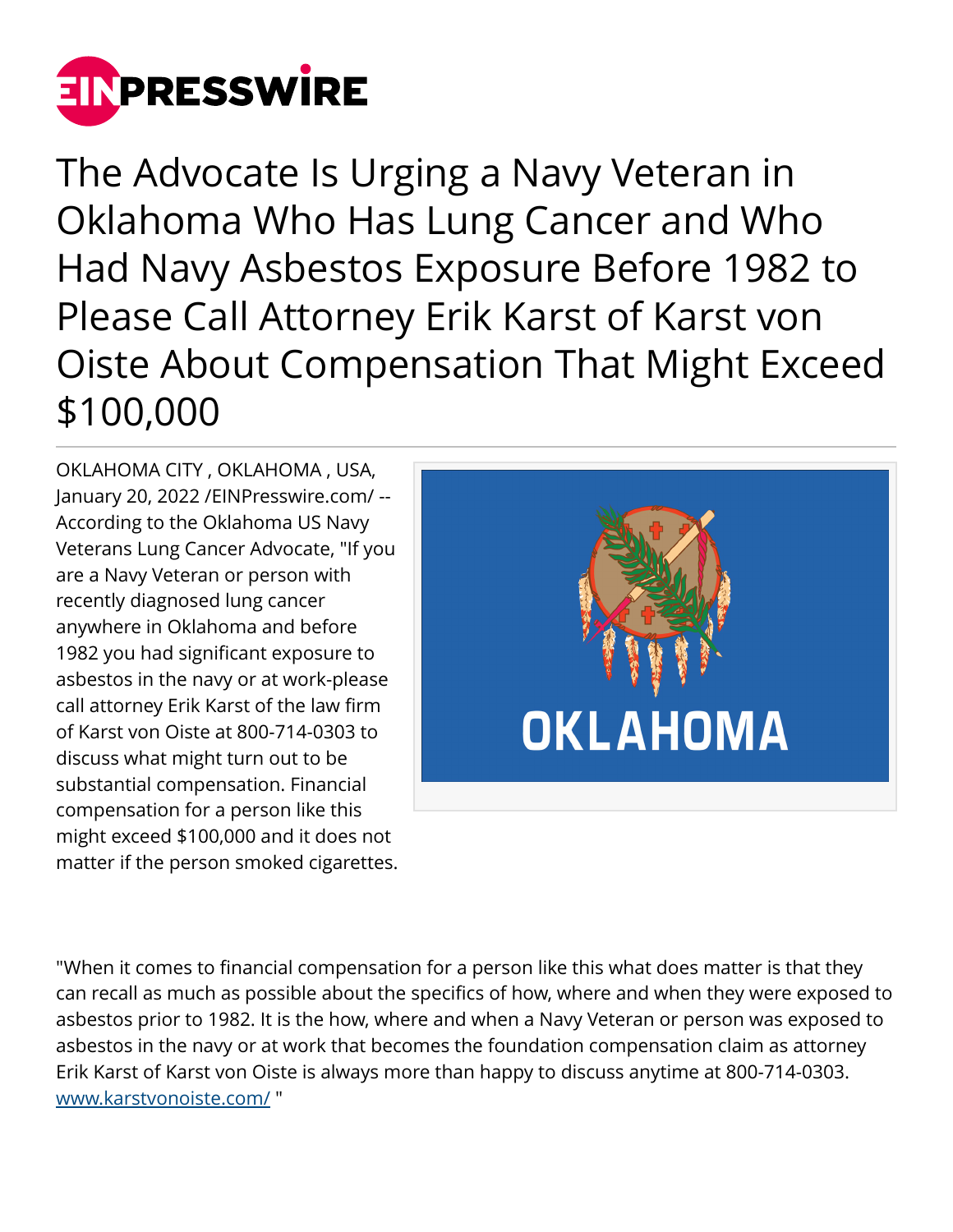The Oklahoma US Navy Veterans Lung Cancer Advocate's free services are available to people with asbestos exposure lung cancer or mesothelioma in Oklahoma City, Tulsa, Norman, Broken Arrow, Lawton, Moore, Midwest City, Enid, Edmund, Moore, Stillwater, or anywhere in Oklahoma.

<https://Oklahoma.USNavyLungCancer.Com>

High risk occupations for asbestos exposure in Oklahoma include US Navy Veterans, Fort Sill Army Base in Lawton, Tinker Air Force Base in Oklahoma City, and the U.S. Naval Ammunition Depot in McAlester, oil-gas production workers, power plant workers, public utility workers, oil refinery workers, plumbers, electricians,



welders, machinists, millwrights, mechanics, auto brake technicians, construction workers. [www.karstvonoiste.com/](http://www.karstvonoiste.com/)

## "

"If you are a Navy Veteran or person with lung cancer in Oklahoma and before 1982 you had exposure to asbestos in the navy-workcall attorney Erik Karst of Karst von Oiste at 800-714- 0303." "

*Oklahoma US Navy Veterans Lung Cancer Advocate*

Important Note from the US Navy Veterans Lung Cancer Advocate: "If your husband, dad, coworker or neighbor has just been diagnosed with lung cancer and you know they had significant exposure to asbestos in the navy, at a shipyard or while working at a factory, at power plant, public utility, or as a plumber, electrician welder, mechanic or any kind of skilled trades group in any state please have them call us anytime at 800-714-0303. Most people like this never get compensated-even though the asbestos trust funds were set up for them too. We are trying to change this sad fact. Frequently compensation for people like this might exceed \$100,000."

## <https://USNavyLungCancer.Com>

States with the highest incidence of lung cancer include Kentucky, West Virginia, Maine, Tennessee, Mississippi, Ohio, Indiana, Louisiana, Arkansas, Missouri, North Carolina, Rhode Island, Alabama, and Delaware. However, there are people with asbestos exposure lung cancer in Oklahoma. [www.karstvonoiste.com/](http://www.karstvonoiste.com/)